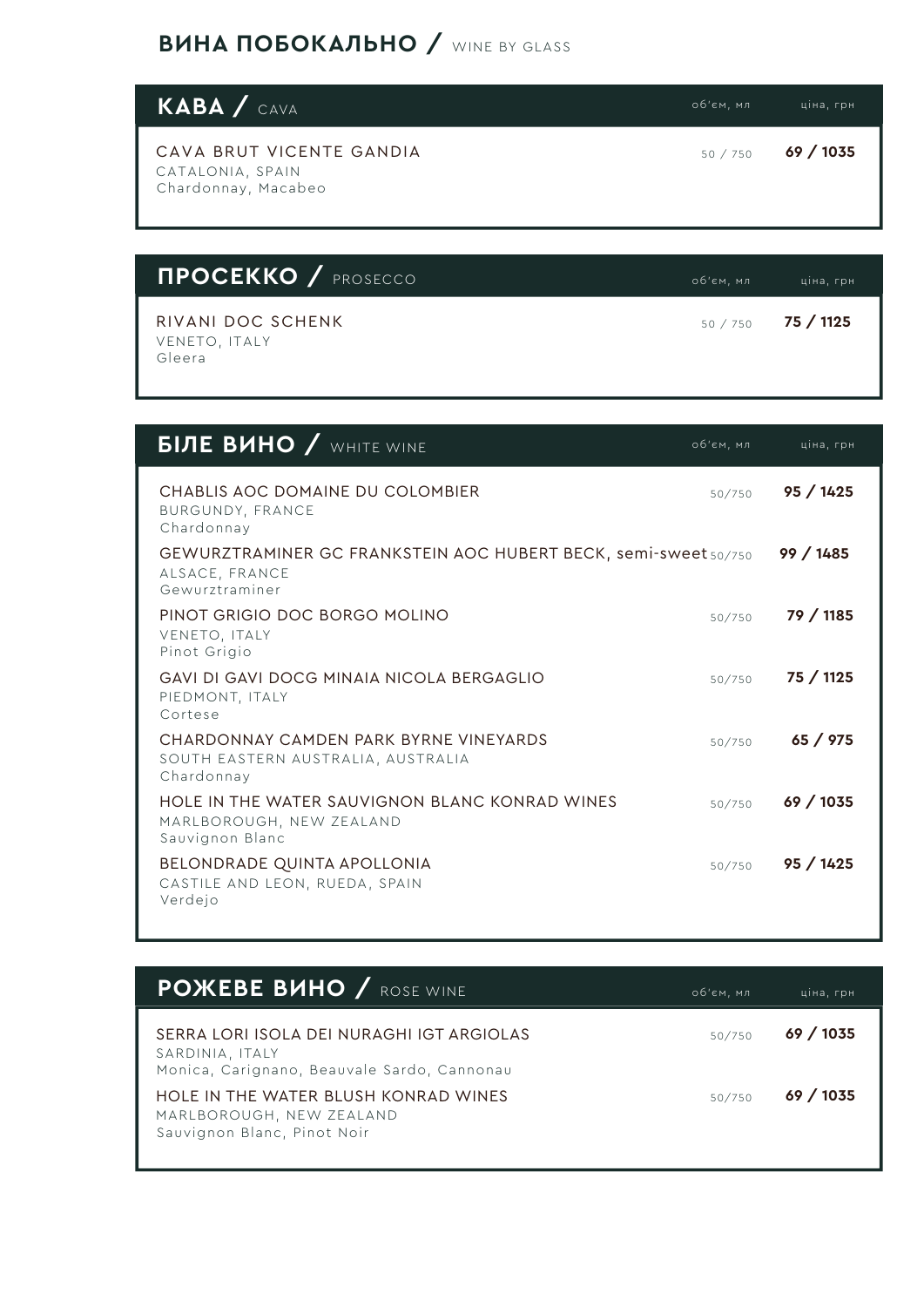| <b>YEPBOHE BUHO</b> / RED WINE                                                                       | об'єм, мл | ціна, грн |
|------------------------------------------------------------------------------------------------------|-----------|-----------|
| COTES-DU-RHONE AOC E.GUIGAL<br>RHONE VALLEY, FRANCE<br>Syrah, Garnacha, Murvedr                      | 50/750    | 85/1275   |
| VALPOLICELLA DOC TOMMASI<br>VENETO, ITALY<br>Corwin, Rondinella, Molinar                             | 50/750    | 75 / 1125 |
| CHIANTI CLASSICO CASTELLARE DI CASTELLINA<br>TUSCANY, ITALY<br>Sangiovese, Canajolo                  | 50/750    | 85/1275   |
| PRIMITIVO DI MANDURIA BRUNILDE DI MENZIONE DOC SCHENK, semi-dry 50/750<br>APULIA, ITALY<br>Primitivo |           | 75 / 1125 |
| MALBEC ESTATE SELECTION CHAKANA<br>MENDOZA, ARGENTINA<br>Malbec                                      | 50/750    | 85/1275   |

| <b>ШАМПАНСЬКЕ</b> / CHAMPAGNE                                                                        | об'єм, мл | ціна, грн |
|------------------------------------------------------------------------------------------------------|-----------|-----------|
| MOET CHANDON IMPERIAL BRUT<br>CHAMPAGNE, FRANCE<br>Pinot Noir, Chardonnay, Pinot Meunier             | 750       | 3800      |
| BILLECART-SALMON RESERVE AOC BRUT<br>CHAMPAGNE, FRANCE<br>Pinot Noir, Chardonnay, Pinot Meunier      | 750       | 4000      |
| MOET CHANDON NECTAR IMPERIAL, semi-dry<br>CHAMPAGNE, FRANCE<br>Pinot Noir, Chardonnay, Pinot Meunier | 750       | 3 900     |

| <b>POXEBE ШАМПАНСЬКЕ</b> / ROSE CHAMPAGNE                                                | об'єм, мл | ціна, грн |
|------------------------------------------------------------------------------------------|-----------|-----------|
| <b>BOLLINGER ROSE BRUT</b><br>CHAMPAGNE, FRANCE<br>Pinot Noir, Chardonnay, Pinot Meunier | 750       | 4500      |
| BILLECART-SALMON ROSE BRUT<br>CHAMPAGNE, FRANCE<br>Chardonnay, Pinot Meunier, Pinot Noir | 750       | 4900      |

| <b>BIHTA WHE WAMNAHCBKE</b> / VINTAGE CHAMPAGNE OF CHI, MA                              |     | ціна, грн |
|-----------------------------------------------------------------------------------------|-----|-----------|
| DOM PERIGNON VINTAGE BLANC<br>CHAMPAGNE, FRANCE<br>Chardonnay, Pinot Noir               | 750 | 10 300    |
| BARONS DE ROTHSCHILD MILLESIME 2010 BRUT<br>CHAMPAGNE, FRANCE<br>Chardonnay, Pinot Noir | 750 | 6500      |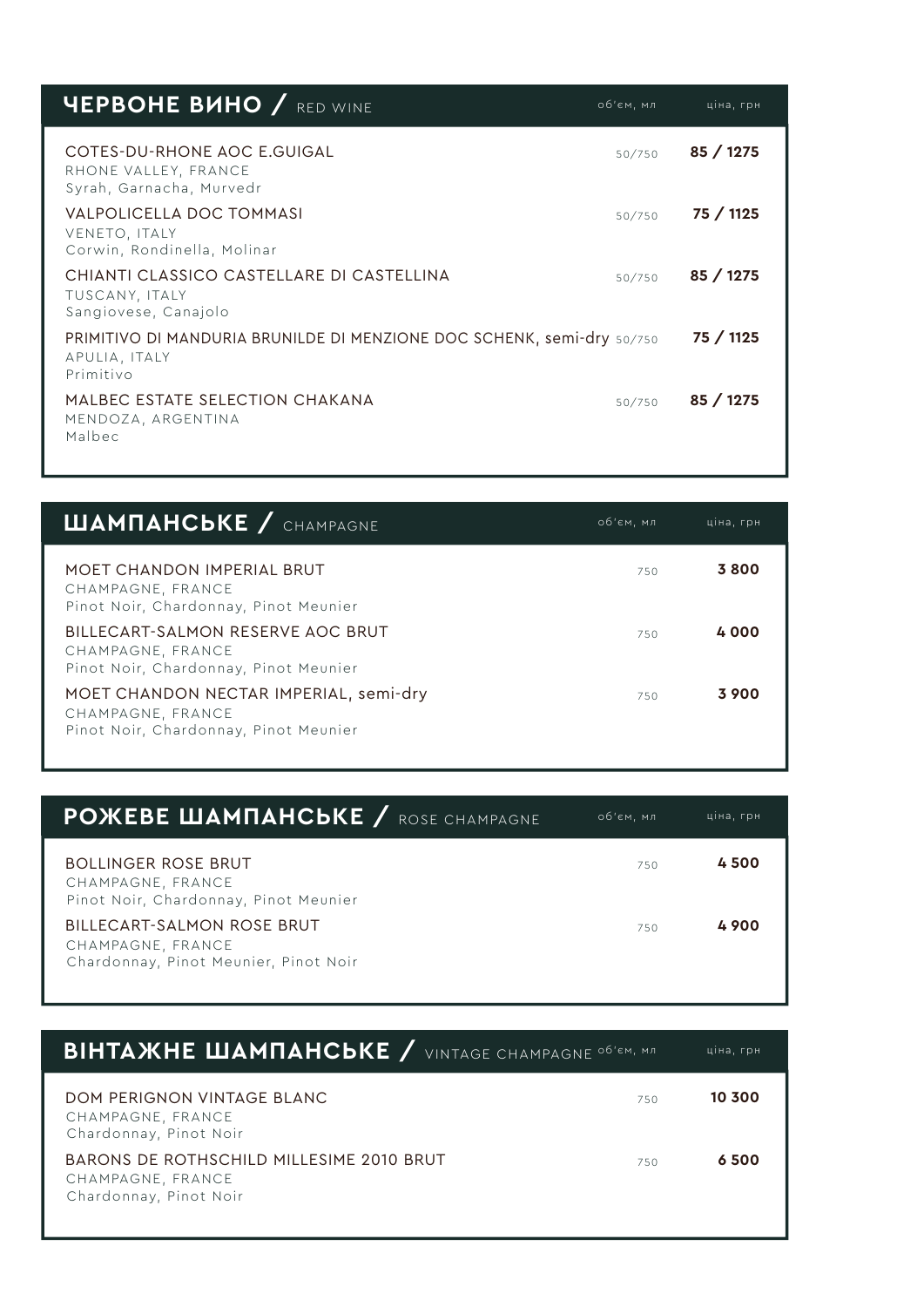| <b>IFPUCTE BUHO / SPARKLING WINE</b>                                                                    | об'єм, мл | ціна, грн |
|---------------------------------------------------------------------------------------------------------|-----------|-----------|
| 61 FRANCIACORTA BRUT DOCG GUIDO BERLUCCHI<br>LOMBARDY, ITALY<br>Chardonnay, Pinot Noir                  | 750       | 1850      |
| CAVA RESERVA DE LA FAMILIA JUVE Y CAMPS<br>CATALONIA, SPAIN<br>Pareliada, Charello, Macabeo, Chardonnay | 750       | 1450      |
| ROSE ZERO MILLESIMATO BRUT DE STEFANI<br>VENETO, ITALY<br>Marzemino, Raboso                             | 750       | 1600      |
| ROSA DELLA REGINA ROSE BRUT DAL BELLO<br>VENETO, ITALY<br>Cabernet Sauvignon, Merlot, Malbec            | 750       | 950       |
| LAMBRUSCO BIANCO DOLCE CAVICCHIOLI, semi-sweet<br>EMILIA-ROMAGNA, ITALY<br>Lambrusco                    | 750       | 590       |
| MOSCATO D'ASTI DOCG CASTELLO DEL POGGIO, sweet<br>ASTI, PIEDMONT, ITALY<br>Muscat                       | 750       | 950       |

| <b>NPOCEKKO</b> / PROSECCO                                                                      | об'єм, мл | ціна, грн |
|-------------------------------------------------------------------------------------------------|-----------|-----------|
| PROSECCO DOC BRUT CARPENE MALVOLTI<br>VENETO, ITALY<br>Gleera                                   | 750       | 1400      |
| PROSECCO VALDOBBIADENE SUPERIORE DOCG<br>BRUT MILLESIMATO DE STEFANI<br>VENETO, ITALY<br>Gleera | 750       | 1 600     |

## **БІЛЕ ВИНО / WHITE WINE**

| <b><i><u>OPAHLIA / FRANCE</u></i></b>                                 | об'єм, мл | ціна, грн |
|-----------------------------------------------------------------------|-----------|-----------|
| <b>GEWURZTRAMINER AOC TRIMBACH</b><br><b>ALSACE</b><br>Gewurztraminer | 750       | 1590      |
| RIESLING RESERVE AOC TRIMBACH<br><b>ALSACE</b><br>Riesling            | 750       | 1750      |
| SYLVANER RESERVE DOMAINE WEINBACH<br><b>ALSACE</b><br>Sylvaner        | 750       | 1670      |
| SANCERRE PASCAL JOLIVET<br>LOIRE VALLEY<br>Sauvignon Blanc            | 750       | 1500      |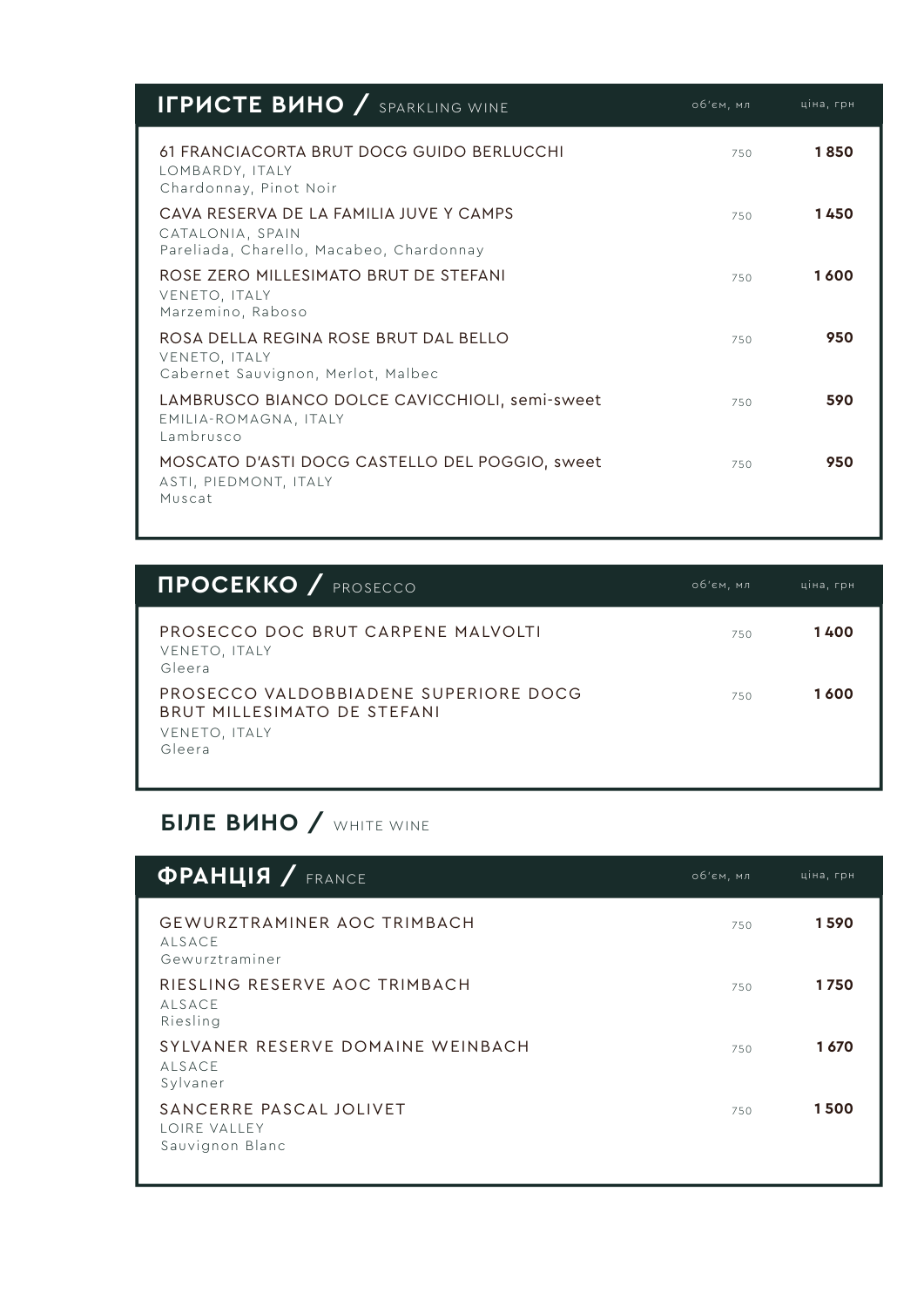| $\Phi$ PAHLIA / FRANCE                                                                                   | об'єм, мл | ціна, грн |
|----------------------------------------------------------------------------------------------------------|-----------|-----------|
| CHARDONNAY COUVENT DES JACOBINS BLANC AOC LOUIS JADOT<br><b>BURGUNDY</b><br>Chardonnay                   | 750       | 1600      |
| CHABLIS VAILLONS 1FR CRU AOC DOMAINE CHRISTIAN MOREAU<br><b>BURGUNDY</b><br>Chardonnay                   | 750       | 3 000     |
| CHABLIS LES CLOS GC AOC DOMAINE CHRISTIAN MOREAU<br><b>BURGUNDY</b><br>Chardonnay                        | 750       | 4950      |
| PULIGNY-MONTRACHET 1ER CRU AOC DOMAINE VINCENT GIRARDIN<br><b>BURGUNDY</b><br>Chardonnay                 | 750       | 4600      |
| CHASSAGNE-MONTRACHET 1FR CRU LES CHAUMEES VINCENT GIRARDIN 750<br><b>BURGUNDY</b><br>Chardonnay          |           | 4900      |
| CHATEAU GUIRAUTON AOC<br><b>BORDEAUX</b><br>Sauvignon Blanc, Semillon, Muscadel                          | 750       | 950       |
| DOMAINE DE CHEVALIER 2009 AOC GRAND CRU CLASSE<br>BORDEAUX, PESSAC -LEOGNAN<br>Sauvignon Blanc, Semillon | 750       | 6900      |
| CHATEAU LAFON, sweet<br>BORDEAUX, SAUTERNES<br>Semillon, Sauvignon Blanc                                 | 750       | 1570      |
|                                                                                                          |           |           |

| $ITAJIIA$ / ITALY                                                                                | об'єм, мл | ціна, грн |
|--------------------------------------------------------------------------------------------------|-----------|-----------|
| <b>GAVI DI GAVI DOCG LA SCOLCA</b><br>PIEDMONT<br>Cortese                                        | 750       | 2050      |
| ROSSJ-BASS DOC GAJA<br>PIEDMONT<br>Chardonnay                                                    | 750       | 3800      |
| CHARDONNAY DOC TOSO<br>PIEDMONT<br>Chardonnay                                                    | 750       | 590       |
| I FRATI LUGANA DOC CA DEI FRATI, semi-dry<br>LOMBARDY<br>Turbiana                                | 750       | 1400      |
| PFEFFERER CLASSIC LINE IGT COLTERENZIO<br>TRENTINO-ALTO ADIGE<br>Muscat Alexandrian              | 750       | 990       |
| SOAVE CLASSICO DOC PIEROPAN<br>VENETO<br>Garganega, Trebbiano di Soave                           | 750       | 1050      |
| SUAVIA DOC MONTE CARBONARE<br>VENETO<br>Garganega                                                | 750       | 1550      |
| COLLIO DOC KEBER EDI<br>FRIULI-VENEZIA GIULIA<br>Tokaj Friulano, Ribolla Jalla, Istrian Malvasia | 750       | 1600      |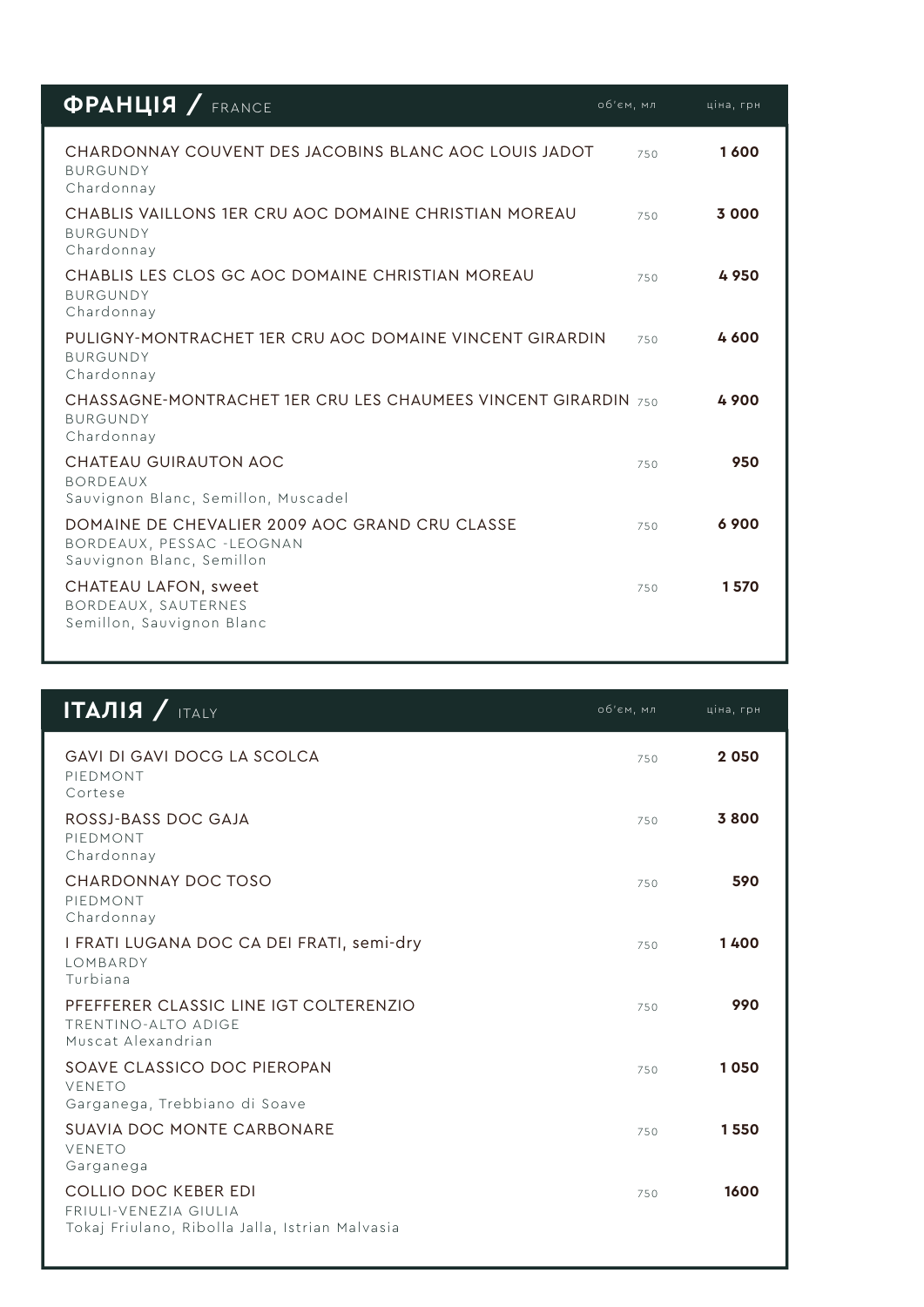| $ITAJIIA$ / ITALY                                                     | об'єм, мл | ціна, грн |
|-----------------------------------------------------------------------|-----------|-----------|
| <b>VERMENTINO IGT VITICCIO</b><br>TUSCANY<br>Vermentino               | 750       | 770       |
| TREBBIANO D'ABRUZZO DOC MASCIARELLI<br>ABRUZZO<br>Trebbiano d'Abruzzo | 750       | 900       |
| GRECO DI TUFO DOCG FEUDI DI SAN GREGORIO<br>CAMPANIA<br>Greco         | 750       | 1050      |
| INZOLIO TARENI DEL DUCA IGT CARLO PELLEGRINO<br>SICILY<br>Inzolia     | 750       | 650       |
| CHARDONNAY IGT PLANETA<br>SICILY<br>Chardonnay                        | 750       | 2300      |
| BEN RYE DOC DONNAFUGATA, sweet<br>SICILY<br>Muscat of Alexandria      | 375       | 2 100     |

| <b>HIMEYYVHA</b> / GERMANY                                                            | об'єм, мл | ціна, грн |
|---------------------------------------------------------------------------------------|-----------|-----------|
| RIESLING KABINETT ERDENER TREPPCHEN DR. LOOSEN, sweet<br>MOSELLE-SAARLAND<br>Riesling | 750       | 1100      |

| <b>ЧИЛІ / CHILE</b>                                              | об'єм, мл | ціна, грн |
|------------------------------------------------------------------|-----------|-----------|
| CHARDONNAY CUVEE ALEXANDRE LAPOSTOLLE<br>ACONCAGUA<br>Chardonnay | 750       | 1350      |

| <b>HOBA 3EЛАНДІЯ</b> / NEW ZEALAND                                        | об'єм, мл | ціна, грн |
|---------------------------------------------------------------------------|-----------|-----------|
| SAUVIGNON BLANC PRIVATE BIN VILLA MARIA<br>MARLBOROUGH<br>Sauvignon Blanc | 750       | 1450      |
| CHARDONNAY RESERVE VII LA MARIA<br>MARLBOROUGH<br>Chardonnay              | 750       | 1550      |

| ПІВДЕННА АФРИКА / SOUTH AFRICA                                                        | об'єм, мл | ціна, грн |
|---------------------------------------------------------------------------------------|-----------|-----------|
| SAUVIGNON BLANC STELLENBOSCH HILLS OVERHEX WINES<br>CAPE WINELANDS<br>Sauvignon Blanc | 750       | 1350      |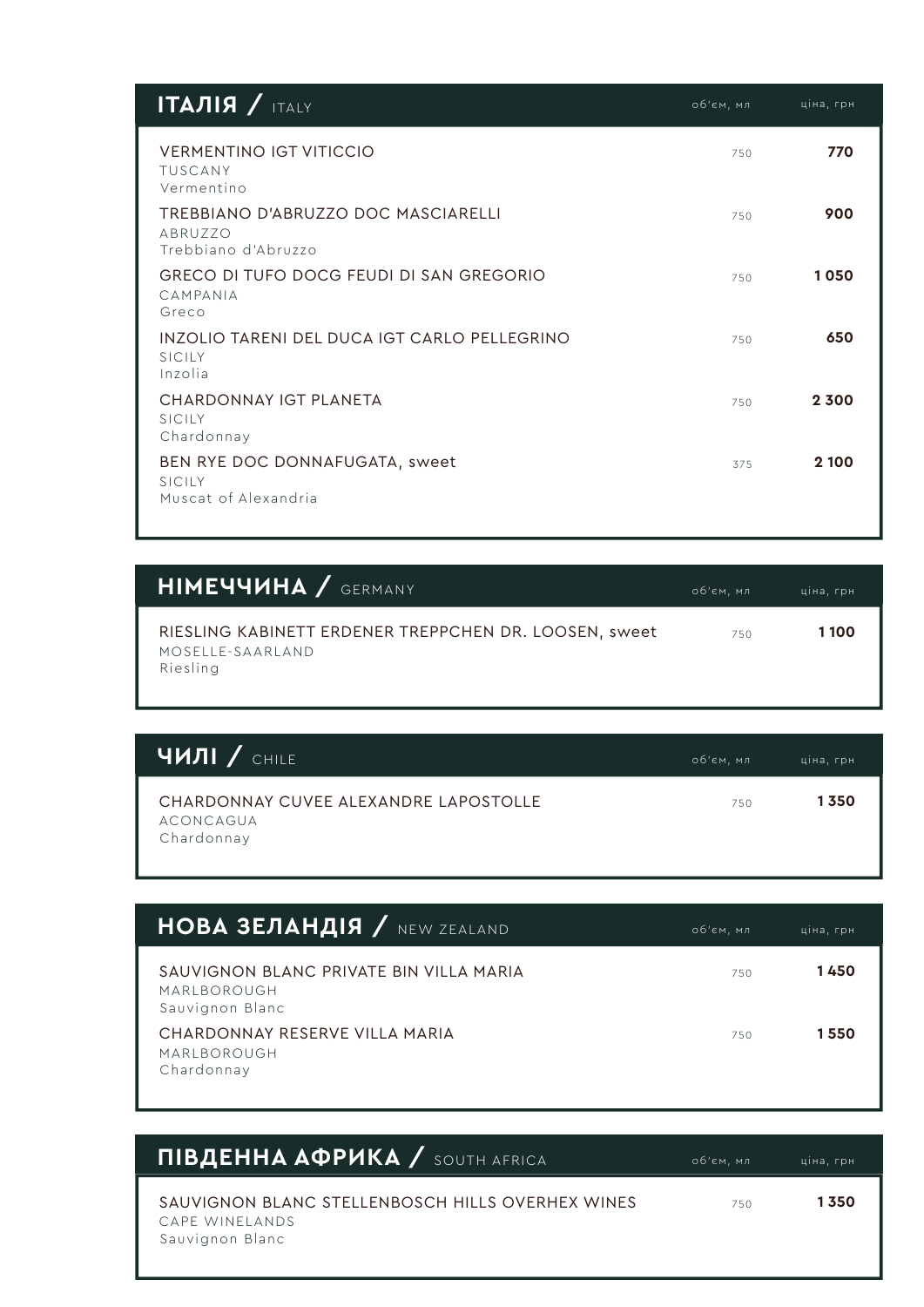| <b>FPY3IA / GEORGIA</b>                                             | об'єм, мл | ціна, грн |
|---------------------------------------------------------------------|-----------|-----------|
| KISI TERRA INITIA<br>KAKHETI<br>Kisi                                | 750       | 725       |
| BANOVANI TERRA INITIA, semi-sweet<br>KAKHETI<br>Mtsvane, Rkatsiteli | 750       | 725       |

| <b><i>YKPAIHA / UKRAINE</i></b>                             | об'єм, мл | ціна, грн |
|-------------------------------------------------------------|-----------|-----------|
| CHARDONNAY RESERVE WINES OF GULIYEV<br>ODESSA<br>Chardonnay | 750       | 650       |
| ALIGOTE BIOLOGIST<br>KYIV<br>Aligote                        | 750       | 850       |

| <b>SHTAPHE BUHO / AMBER WINE</b>                                                    | об'єм, мл | ціна, грн |
|-------------------------------------------------------------------------------------|-----------|-----------|
| KAKHURI MOSMIERI<br>KAKHETI, GEORGIA<br>Rkatsiteli                                  | 750       | 1 2 0 0   |
| AMBER DAKISHVILI FAMILY SELECTION<br>KAKHETI, GEORGIA<br>Kishi, Mtsvane, Rkatsiteli | 750       | 1700      |

| <b>POXEBE BUHO / ROSE WINE</b>                                                                   | об'єм, мл | ціна, грн |
|--------------------------------------------------------------------------------------------------|-----------|-----------|
| MIRAVAL COTES DE PROVENCE AOC PERRIN ET FILS<br>PROVENCE, FRANCE<br>Senso, Grenache, Role, Syrah | 750       | 1590      |
| ROSATO BIO IGT VITICCIO<br>TUSCANY, ITALY<br>Sangiovese, Syrah                                   | 750       | 850       |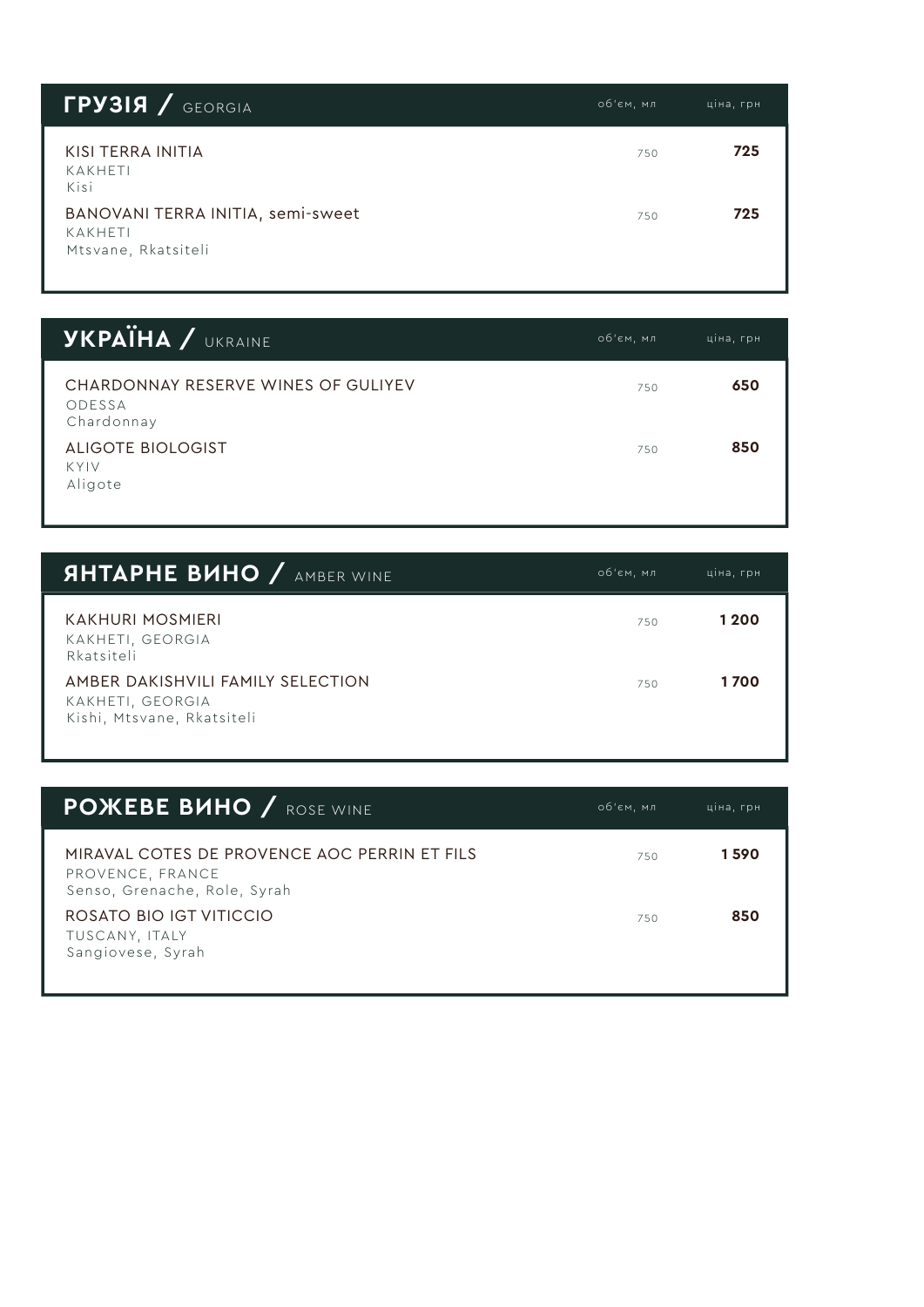## **ЧЕРВОНЕ ВИНО /** RED WINE

| <b>OPAHLIS</b> / FRANCE                                                                                                                      | об'єм, мл | ціна, грн |
|----------------------------------------------------------------------------------------------------------------------------------------------|-----------|-----------|
| CHATEAU COS LABORY 2017 AOC GRAND CRU CLASSE<br>SAINT-ESTEPHE, BORDEAUX<br>Cabernet Franc, Cabernet Sauvignon, Merlot                        | 750       | 3 3 0 0   |
| CHATEAU D'ARMAILHAC 2017 AOC 5-ME GRAND CRU CLASSE<br>PAUILLAC, BORDEAUX<br>Cabernet Franc, Cabernet Sauvignon, Merlot, Petit Verdot         | 750       | 4990      |
| CHATEAU LAGRANGE 2014 AOC 3-EME GRAND CRU CLASSE<br>SAINT-JULIEN, BORDEAUX<br>Cabernet Sauvignon, Merlot                                     | 750       | 4 200     |
| CHATEAU BEYCHEVELLE 2016 AOC 4ME GRAND CRU<br>SAINT-JULIEN, BORDEAUX<br>Cabernet Sauvignon, Merlot, Petit Verdot, Cabernet Franc             | 750       | 9400      |
| CHATEAU TALBOT 2014 AOC 4-EME GRAND CRU CLASSE<br>SAINT-JULIEN, BORDEAUX<br>Cabernet Sauvignon, Merlot, Petit Verdot,                        | 750       | 5 900     |
| CHATEAU LEOVILLE BARTON AOC 2014<br>SAINT-JULIEN, BORDEAUX<br>Cabernet Sauvignon, Merlot, Cabernet Franc,                                    | 750       | 6500      |
| CHATEAU BRANAIRE DUCRU 2012 AOC 4-EME GRAND CRU CLASSE<br>SAINT-JULIEN, BORDEAUX<br>Cabernet Sauvignon, Merlot, Cabernet Franc, Petit Verdot | 750       | 6400      |
| CHATEAU MARZY 2017 AOC<br>POMEROL, BORDEAUX<br>Merlot, Cabernet Franc                                                                        | 750       | 2500      |
| CHATEAU DU DOMAINE DE l'EGLISE 2015 AOC<br>POMEROL, BORDEAUX<br>Merlot, Cabernet Franc                                                       | 750       | 3900      |
| CHATEAU CLINET 2017 AOC<br>POMEROL, BORDEAUX<br>Merlot, Cabernet Sauvignon                                                                   | 750       | 6500      |
| CHATEAU GRANGE-NEUVE 2018 AOC<br>POMEROL, BORDEAUX<br>Merlot, Cabernet Fran                                                                  | 750       | 2450      |
| CHATEAU FIGEAC 2007 AOC 1ER GRAND CRU CLASSE<br>SAINT-EMILIO, BORDEAUX<br>Cabernet Sauvignon, Cabernet Franc, Merlot                         | 750       | 11 100    |
| CHATEAU LA ROSE PERRIERE 2015 AOC<br>SAINT-EMILIO, BORDEAUX<br>Merlot, Cabernet Fran                                                         | 750       | 2 2 0 0   |
| CHATEAU FONPLEGADE 2014 AOC GRAND CRU CLASSE<br>SAINT-EMILIO, BORDEAUX<br>Merlot, Cabernet Fran                                              | 750       | 3750      |
| PINOT NOIR AOC BOUCHARD PERE & FILS<br><b>BURGUNDY</b><br>Pinot Noir                                                                         | 750       | 1500      |
| CHATEAUNEUF-DU-PAPE AOC E.GUIGAL<br>RHONE VALLEY<br>Garnacha, Murvedr, Syrah                                                                 | 750       | 2900      |
|                                                                                                                                              |           |           |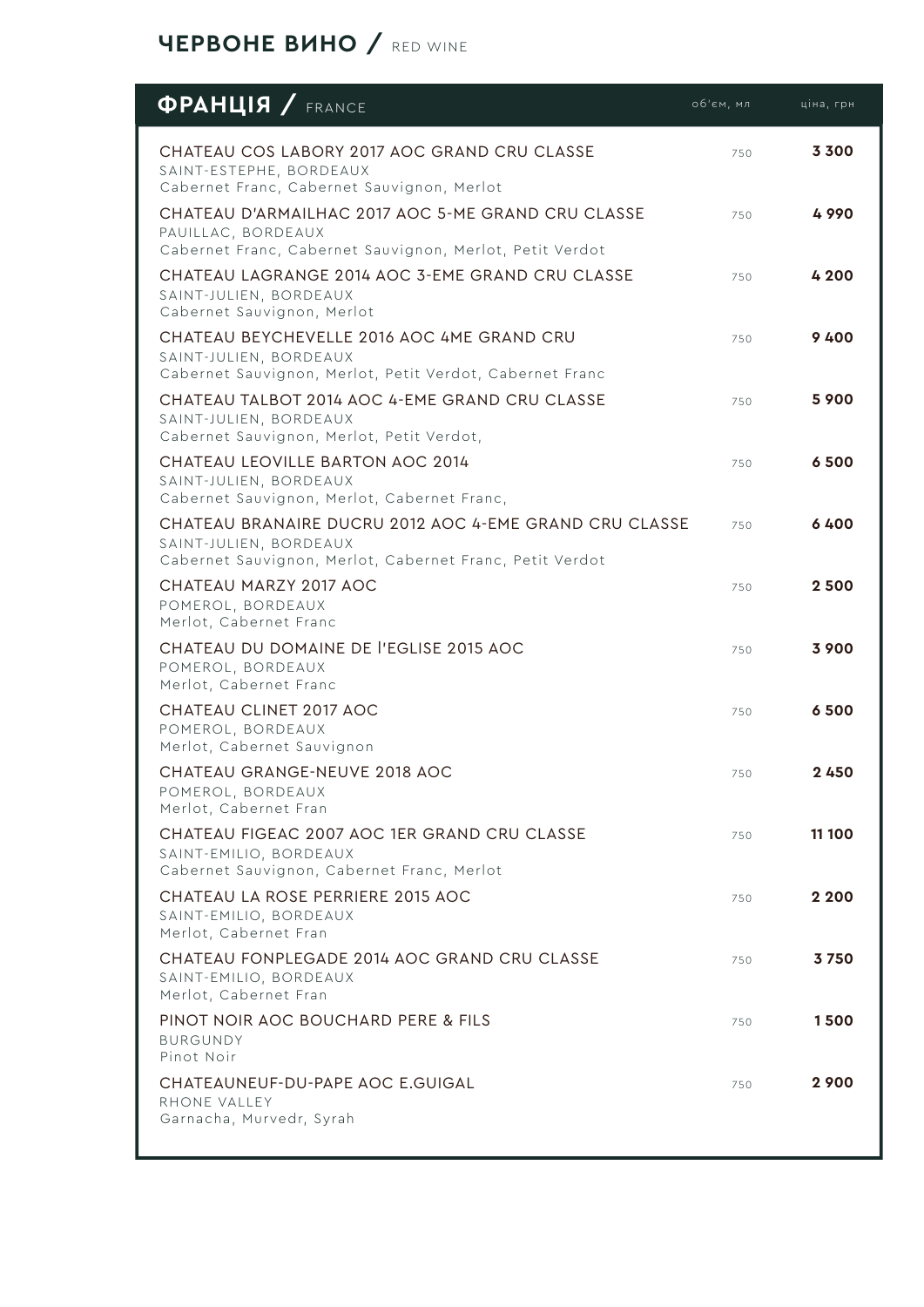| $ITAJIJA/$ ITALY                                                                                                | об'єм, мл | ціна, грн |
|-----------------------------------------------------------------------------------------------------------------|-----------|-----------|
| BARBARESCO DOCG BRUNO ROCCA RABAJA<br>PIEDMONT<br>Nebbiolo                                                      | 750       | 3500      |
| BAROLO DAGROMIS DOCG GAJA<br>PIEDMONT<br>Nebbiolo                                                               | 750       | 4400      |
| <b>BAROLO BRICCO FIASCO DOCG AZELIA</b><br>PIEDMONT<br>Nebbiolo                                                 | 750       | 4900      |
| BARBERA DOC TOSO<br>PIEDMONT<br>Barbera                                                                         | 750       | 590       |
| VALPOLICELLA DOC CORTE FIGARETTO<br><b>VENETO</b><br>Corvinus, Rondinella, Molinar, Oseleta, Corvinone, Croatin | 750       | 950       |
| SOLER IGT DE STEFANI<br>VENETO<br>Marzemino, Refosco, Merlot, Cabernet Sauvignon                                | 750       | 2 000     |
| AMARONE DELLA VALPOLICELLA CLASSICO DOC TOMMASI<br>VENETO<br>Corvina, Rondinella, Corvinone, Oseleta            | 750       | 3 600     |
| AMARONE DELLA VALPOLICELLA CLASSICO DOC ALLEGRINI<br><b>VENETO</b><br>Corwin, Rondinella, Oseleta               | 750       | 4 200     |
| RABOSO DOC DE STEFANI<br>VENETO<br>Raboso                                                                       | 750       | 4400      |
| MORELLINO DI SCANSANO DOCG VITICCIO<br>TUSCANY<br>Sangiovese, Cabernet Sauvignon, Merlo                         | 750       | 800       |
| SASSABRUNA DOC ROCCA DI MONTEMASSI<br><b>TUSCANY</b><br>Sangiovese, Merlot, Syrah                               | 750       | 990       |
| CHIANTI CLASSICO RISERVA DOCG VITICCIO<br>TUSCANY<br>Sangiovese Grosso                                          | 750       | 1450      |
| INSOGLIO DEL CINGHIALE IGT CAMPO DI SASSO<br><b>TUSCANY</b><br>Cabernet Franc, Syrah, Merlot, Petit Verdot      | 750       | 1950      |
| BRUNELLO DI MONTALCINO DOCG TIEZZI<br><b>TUSCANY</b><br>Sangiovese Grosso                                       | 750       | 2450      |
| BRUNELLO DI MONTALCINO DOCG MOCALI<br>TUSCANY<br>Sangiovese Grosso                                              | 750       | 2900      |
| <b>TIGNANELLO IGT ANTINORI 2017</b><br><b>TUSCANY</b><br>Sangiovese, Cabernet Sauvignon, Cabernet Franc         | 750       | 7 100     |
| SASSICAIA DOC TENUTA SAN GUIDO<br>TUSCANY<br>Cabernet Franc, Cabernet Sauvignon                                 | 750       | 8 9 0 0   |
|                                                                                                                 |           |           |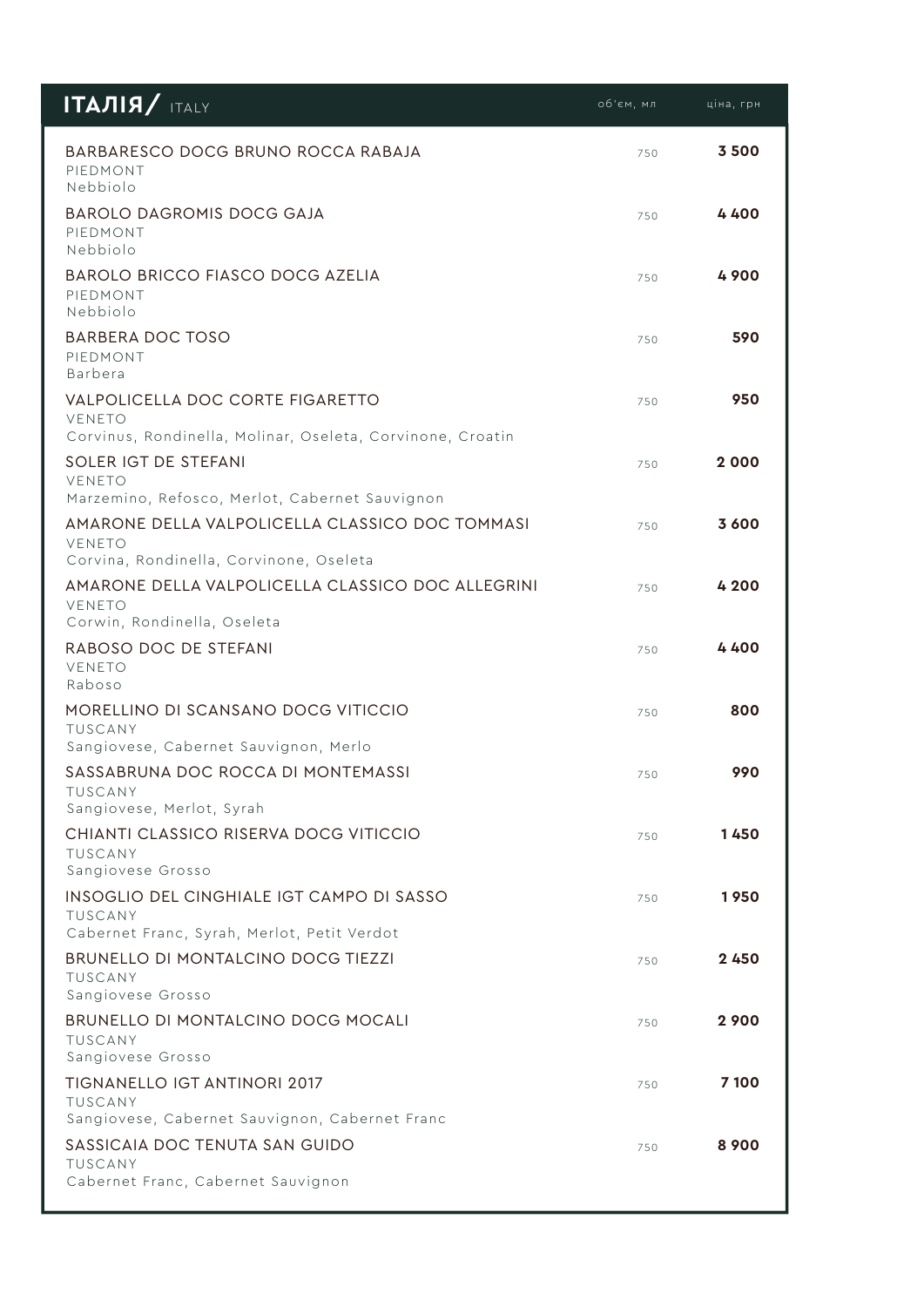| ITAJIJJJJ                                                                                     | об'єм, мл | ціна, грн |
|-----------------------------------------------------------------------------------------------|-----------|-----------|
| GROSSO AGONTANO CONERO RISERVA DOCG GIOACCHINO GAROFOLI 750<br><b>MARCHE</b><br>Montepulciano |           | 1890      |
| KURNI IGT OASI DEGLI ANGELI<br><b>MARCHE</b><br>Montepulciano                                 | 750       | 6 100     |
| SHERAZADE IGT DONNAFUGATA<br>SICILY<br>Nero d'Avola                                           | 750       | 1250      |
| ERUZIONE 1614 NERELLO MASCALESE IGT PLANETA<br>SICILY<br>Nerello Mascalese                    | 750       | 2 100     |
| MILLE E UNA NOTTE DOC DONNAFUGATA<br>SICILY<br>Nero d'Avola                                   | 750       | 3900      |

| <b>HIMEYYVHA</b> / GERMANY                                                | об'єм, мл | ціна, грн |
|---------------------------------------------------------------------------|-----------|-----------|
| DORNFELDER DR. HEIDEMANNS-BERGWEILER, semi-sweet<br>MOSELLE<br>Dornfelder | 750       | 730       |

| CHIA / <sub>USA</sub>                                                                        | об'єм, мл | ціна, грн |
|----------------------------------------------------------------------------------------------|-----------|-----------|
| <b>ZINFANDEL PRIVATE SELECTION ROBERT MONDAVI</b><br>CALIFORNIA<br>Zinfandel, Barbera, Syrah | 750       | 1500      |

| <b>ЧИЛІ / CHILE</b>                                                                                   | об'єм, мл | ціна, грн |
|-------------------------------------------------------------------------------------------------------|-----------|-----------|
| CABERNET SAUVIGNON CUVEE ALEXANDRE LAPOSTOLLE<br>CENTRAI VALLEY<br>Cabernet Sauvignon, Cabernet Franc | 750       | 1 550     |

| <b>ICNAHIA/ SPAIN</b>                                                                   | об'єм, мл | ціна, грн |
|-----------------------------------------------------------------------------------------|-----------|-----------|
| CERRO ANON RESERVA BODEGAS OI ARRA<br>RIOJA<br>Tempranillo, Graciano, Garnacha, Mazuelo | 750       | 1080      |
| <b>TANDEM MACULA</b><br>NAVARA<br>Cabernet Sauvignon, Merlot                            | 750       | 1400      |
| ALTO MONCAYO BODEGAS ALTO MONCAYO<br>ARAGON<br>Garnacha                                 | 750       | 2 500     |